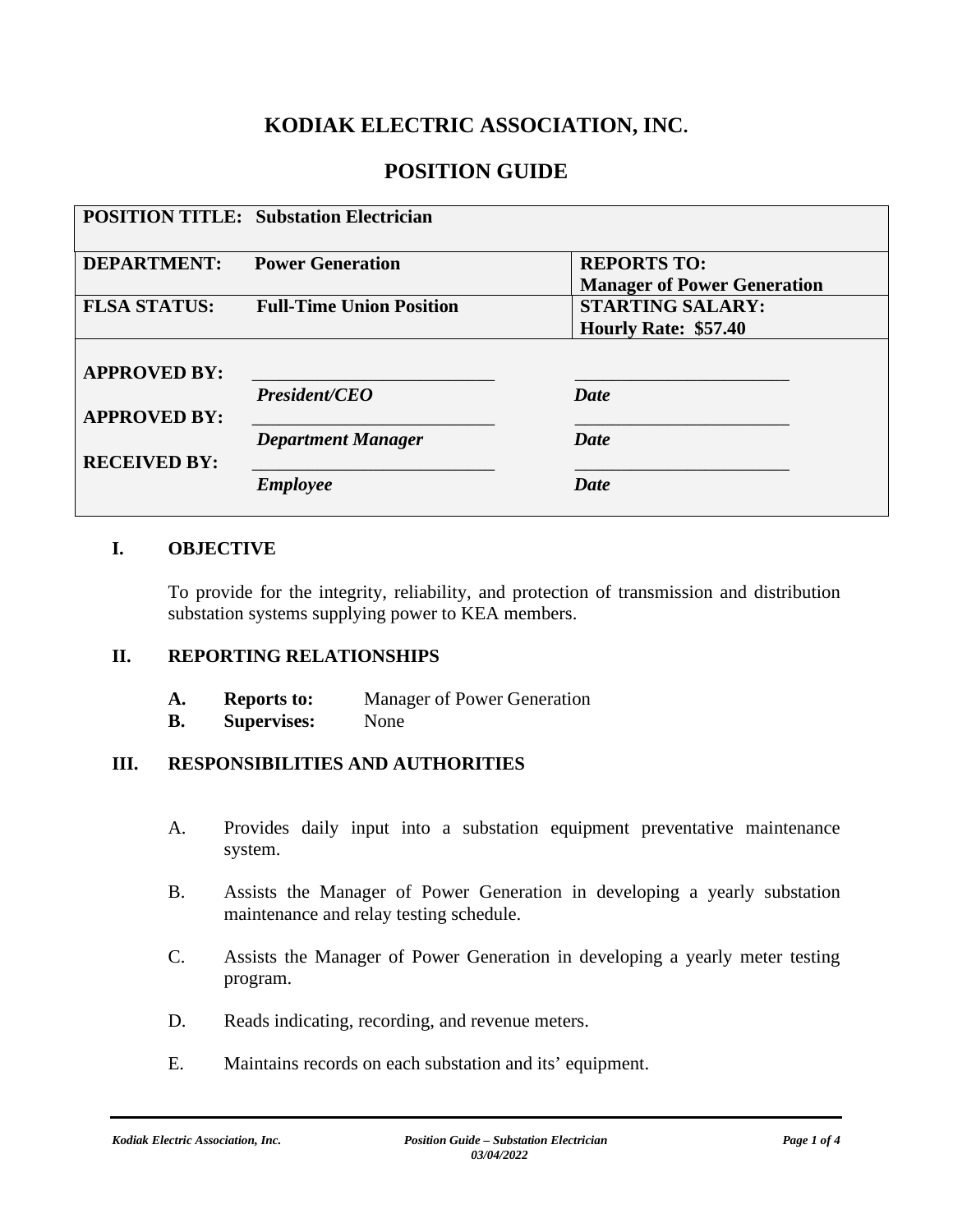- F. Installs and removes instrument transformers and recording or indicating meters of all types, and makes load and voltage tests when assigned.
- G. Performs protective relay tests, settings, adjustments, and repairs as needed, and maintains records of all such tests and repairs.
- H. Tests and repairs recording, indicating, and revenue meters, and maintains records of all such tests and repairs.
- I. Assists in the operations, troubleshooting, and repair of the Power Line Carrier, SCADA equipment, fiber optic, network and communications equipment.
- J. Installs, inspects, operates, and maintains all substation equipment including but not limited to transformers, switches, protective relays, and metering equipment.
- K. Makes all types of single and polyphase transformer installations when assigned.
- L. Patrols transmission and distribution lines. Inspects, operates, and maintains related equipment, line switching, sectionalizing, and fusing as directed.
- M. Performs maintenance and repair work on high voltage substation equipment including oil, vacuum, SF6, circuit breakers (138Kv, 12.5Kv), 480 volt circuit breakers, disconnect switches, load tap changes, regulators, and transformer protective devices.
- N. Assists in the preparation of and observes tag-out procedures, performs substation switching on as-needed basis, and develops or executes other safety practices and procedures which have been or will be adopted by KEA.
- O. Performs upkeep/maintenance of substation grounds, fences, buildings, or other equipment.
- P. Constructs and maintains system in accordance with NESC, NEC, State of Alaska Construction Code, and RUS specifications.
- Q. Responds to trouble calls in the KEA system as directed.
- R. Operates automotive equipment when assigned; complies with all traffic laws, safety rules, regulations, and safe practices while operating vehicle assigned, and looks out for the safety of the vehicle, occupants, and general public at all times.
- S. Ensures that trucks, tools, and working equipment assigned are properly used and kept in good working order, and that any required repairs are promptly reported to the Equipment Mechanic, Manager of Power Generation, or other assigned personnel.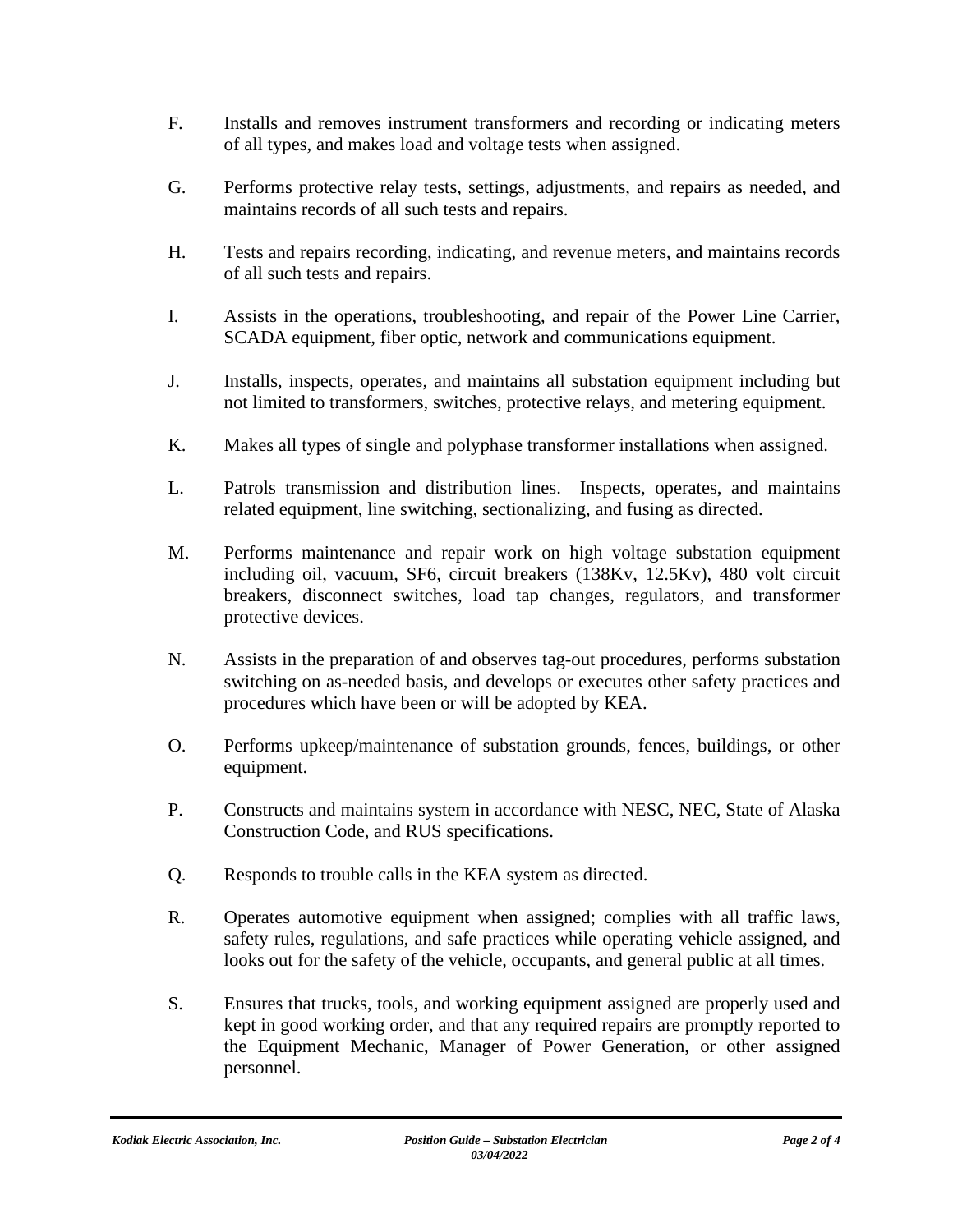- T. Operates radio equipment and abides by the Federal Communications Commission's rules and regulations.
- U. Maintains a minimum of inventory to effectively carry out routine maintenance and works with the Expeditor/Warehouseman in the purchase of parts and equipment.
- V. Attends and participates in the department safety meetings and job briefings. Observes and practices all NESC and NEC codes, OSHA requirements, APPA Safety Manual guidelines, KEA safety rules, and other federal, state, and local safety and health standards that require compliance by electric cooperatives.
- W. Technical work which may involve:
	- 1. Port Lions Generation Plant
	- 2. Terror Lake Hydroelectric Facility
	- 3. Kodiak Diesel Generation Plants
	- 4. FESS (Flywheel Energy Storage System)
	- 5. BESS (Battery Energy Storage System)
	- 6. Facility maintenance
	- 7. Generation Equipment Communication
	- 8. Pillar Mountain Wind Farm
- X. Such other duties as may be assigned by the Manager of Power Generation.
- Y. The above items are not intended to be all-inclusive of the essential functions or requirements of this type of work as they may be subject to change based on the operating necessity of the Association.

### **IV. RELATIONSHIPS**

All employees are required to comply with all provisions outlined in the KEA Policy Manual and the KEA/IBEW Labor Agreement.

### **A. Internal**

- 1. Reports to the Manager of Power Generation.
- 2. Cooperates with Plant Electrician, SCADA Technician, Meter Technician, Powerplant Mechanic, Plant Operator Technician and Dispatchers in accomplishing a job efficiently and safely.
- 3. Responsible for contact and cooperation with the Manager of Operations, Line Superintendent and all line crew personnel in accomplishing a job efficiently and safely.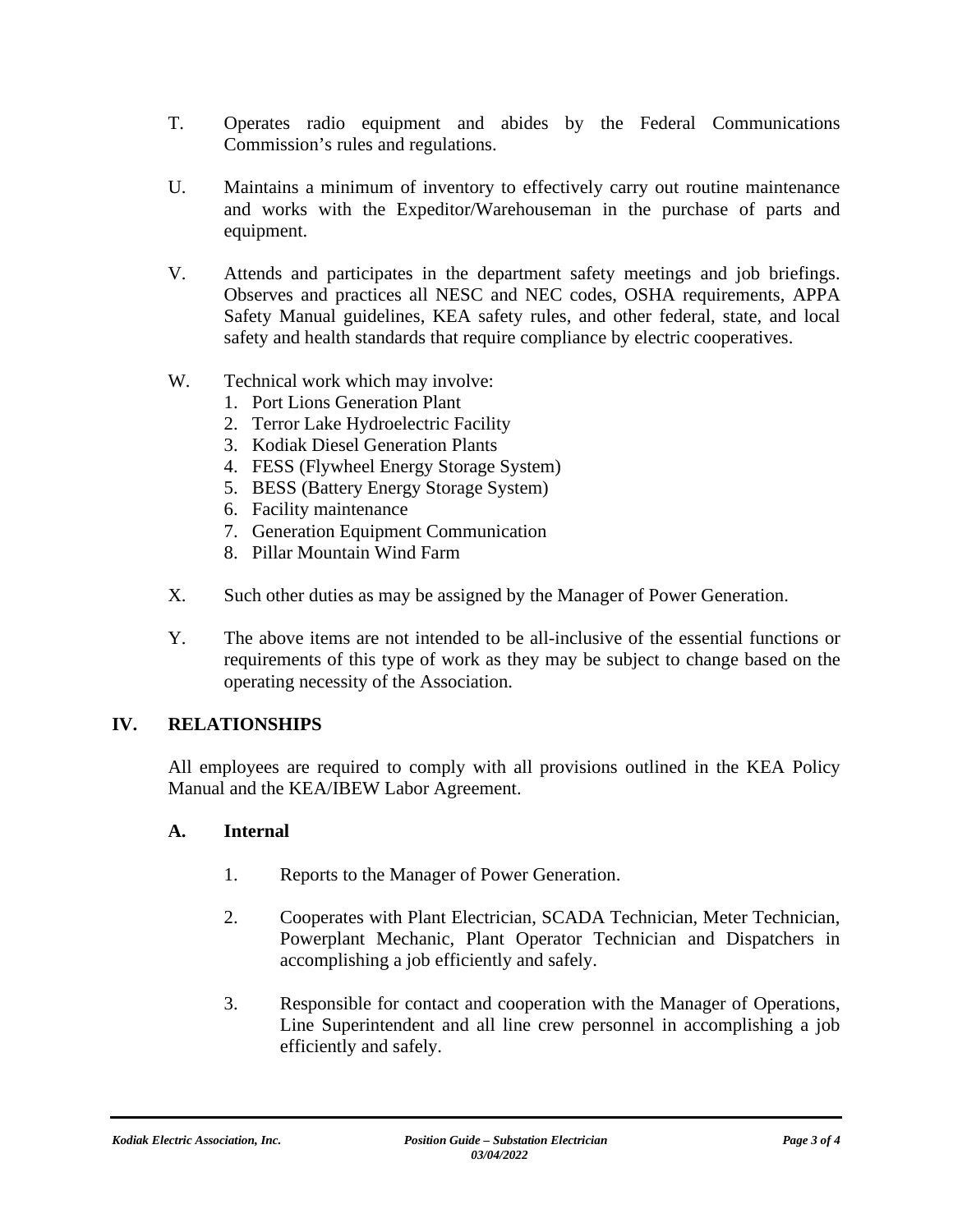### **B. External**

- 1. Maintains good member relations by providing prompt, courteous, and professional technical service, and develops increased understanding and acceptance of the cooperative.
- 2. Cooperates with contract crews, offering advice and assistance where necessary.

*Disclaimer Statement:* This position guide has been written to reflect management's assignment of essential functions and does not constitute a written or implied contract of employment. It does not prescribe or restrict the tasks that may be assigned. KEA reserves the right to revise or change job duties and responsibilities. *Note: The Position Specification document is a separate document from this Position Guide, but has been attached to this document for ease in reading.*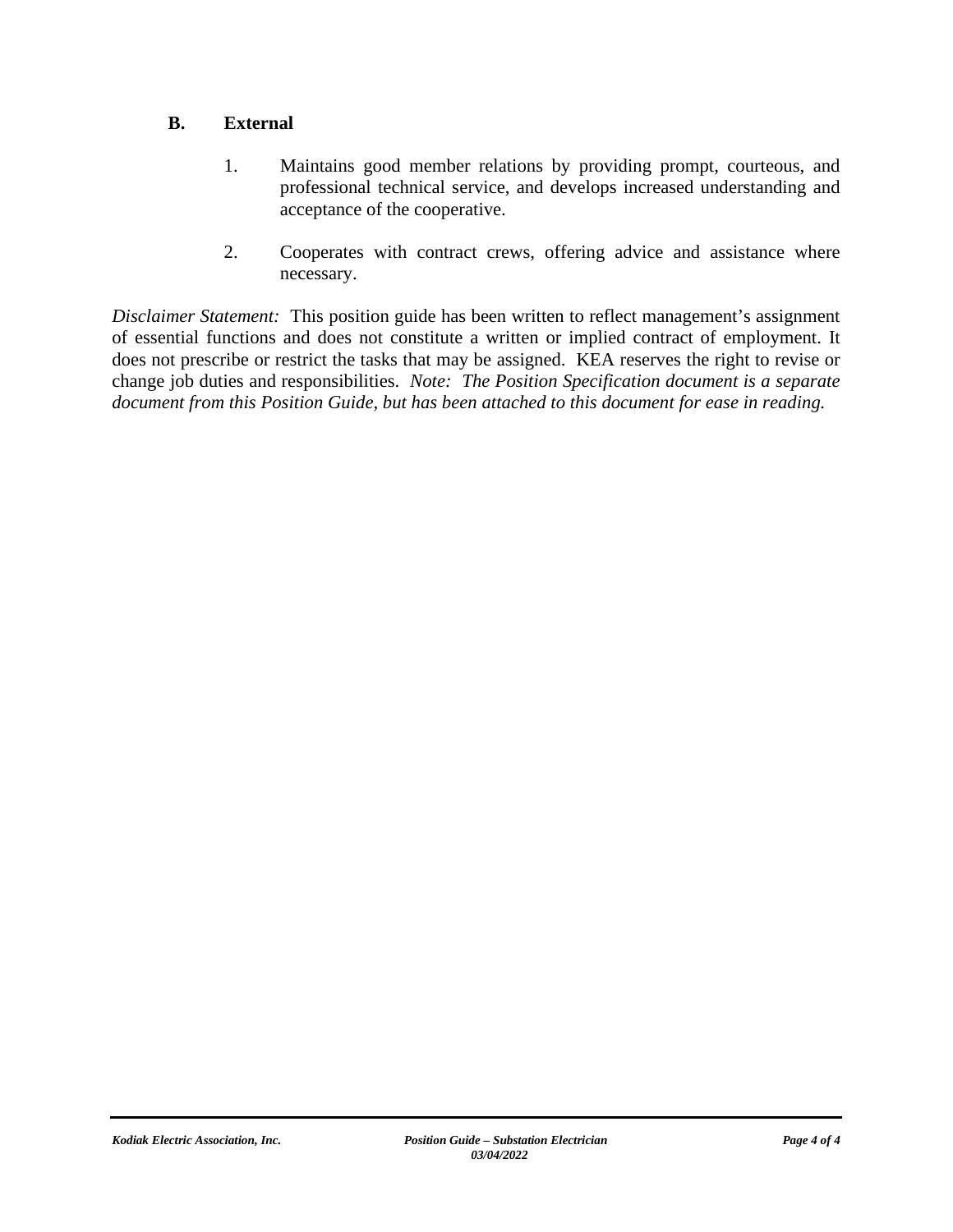# **KODIAK ELECTRIC ASSOCIATION, INC.**

## **POSITION SPECIFICATIONS**

## **POSITION TITLE: SUBSTATION ELECTRICIAN**

### **I. EDUCATION/EXPERIENCE**

- A. High School diploma or equivalent required. Must be a graduate of an approved substation apprenticeship program or have a valid State of Alaska Certificate of Fitness as a Journeyman Electrician and be a graduate of an approved Electrical Wireman/Electrician/Meterman apprenticeship. Minimum of three years of experience in the electrical field required.
- B. Must have a valid Alaska Driver's License and be insurable under KEA's present insurance rate structure. An annual consent for a release of driving record is required.
- C. Must have current First Aid and CPR card and confined space training within 90 days after employment.

#### **II. SKILLS, ABILITIES AND KNOWLEDGE**

- A. Must be able to perform all required duties of a qualified Journeyman Electrician. Must be familiar with National Electric Safety Code, National Electric Code, OSHA rules and regulations, APPA Safety Manual and other applicable safety codes, RUS List of Materials, and RUS construction specifications.
- B. Must be familiar with underground and overhead generation, transmission, and distribution substation systems, and have the ability to construct, operate, and repair electrical substation systems. Must have demonstrated knowledge of substations and substation equipment, substation protective devices, protective relays, substation and revenue metering, high voltage circuit breakers (oil, vacuum, SF6, and air), fiber optics, wiring diagrams, one line diagrams, schematic diagrams, and logic diagrams.
- C. Must have mathematical development sufficient to be able to use practical applications of fractions, percentages, ratios, proportions, or other math skills normally required in mechanical and electrical work.
- D. Must have developed language skills to be able to speak, write, hear, and understand the English language, to include reading and interpreting blueprints, work orders and technical manuals, and be able to complete time cards, reports, data tickets, logs, or similar paperwork following prescribed formats as explained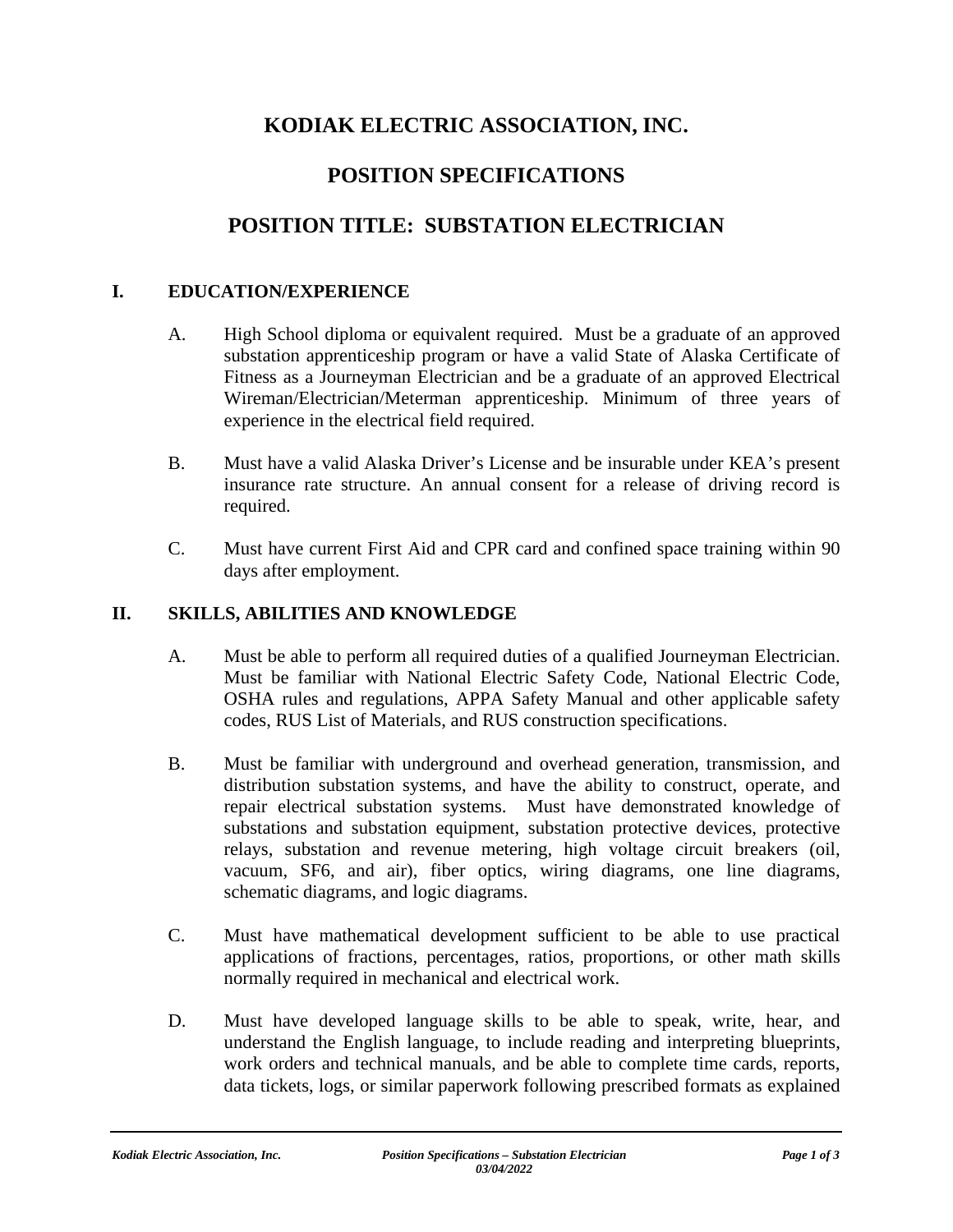by supervisor. Must have the ability to communicate courteously, consistently, and accurately with consumers, fellow employees, supervisors, and contractors.

- E. Must have basic computer operational skills and experience, and the ability to adapt to SCADA computer control systems.
- F. Must have the ability to work independently and with limited supervision.

### **III. OPERATING GUIDELINES**

Demonstrates high-level skill in the performance of his/her trade or profession. Understands how the business works and stays current with the changes occurring in both the industry and the personal job. Visibly demonstrates commitment to continual improvement in processes and selfdevelopment. Demonstrates an ability to look at the "big picture" for processes rather than an individual task. Understands the costs to do business and views self as a resource in controlling business costs by working efficiently and using cost effective materials and equipment. Understands that value and safety are important aspects of the business. Is a team player working to make the cooperative responsive, proactive, and of value to the community.

### **IV. WORKING CONDITIONS**

- A. Physical Effort and Dexterity
	- 1. Must have full use of hands; position requires sitting, standing, walking, climbing stairs, climbing ladders, balancing, stooping, kneeling, crouching, crawling, reaching, handling, fingering, feeling, hearing, seeing, talking, and understanding.
	- 2. In particular, must be capable of, and confident in, climbing vertical steel ladders to a height in excess of 265 feet when accessing wind turbine generating compartments, working outside the nacelle and entering the hub, and must complete wind turbine climbing and rescue training within 90 days after employment. Must be comfortable working in confined spaces such as the nacelle unit of a wind turbine.
	- 3. Must have the physical ability to lift, carry, and work with heavy tools and parts, and be able to access and work in vault and basements and on scaffolding. Must be able to lift 100 pounds maximum with frequent lifting and/or carrying of objects weighing up to 50 pounds; requires exerting 50 to 100 pounds of force frequently and/or 10 to 20 pounds of force constantly to move objects. Walking and carrying of equipment and materials is required; repairs are sometimes made in the field. Must be physically able to climb and descend several flights of stairs several times per shift and be able to maneuver around very heavy operating equipment without effort.